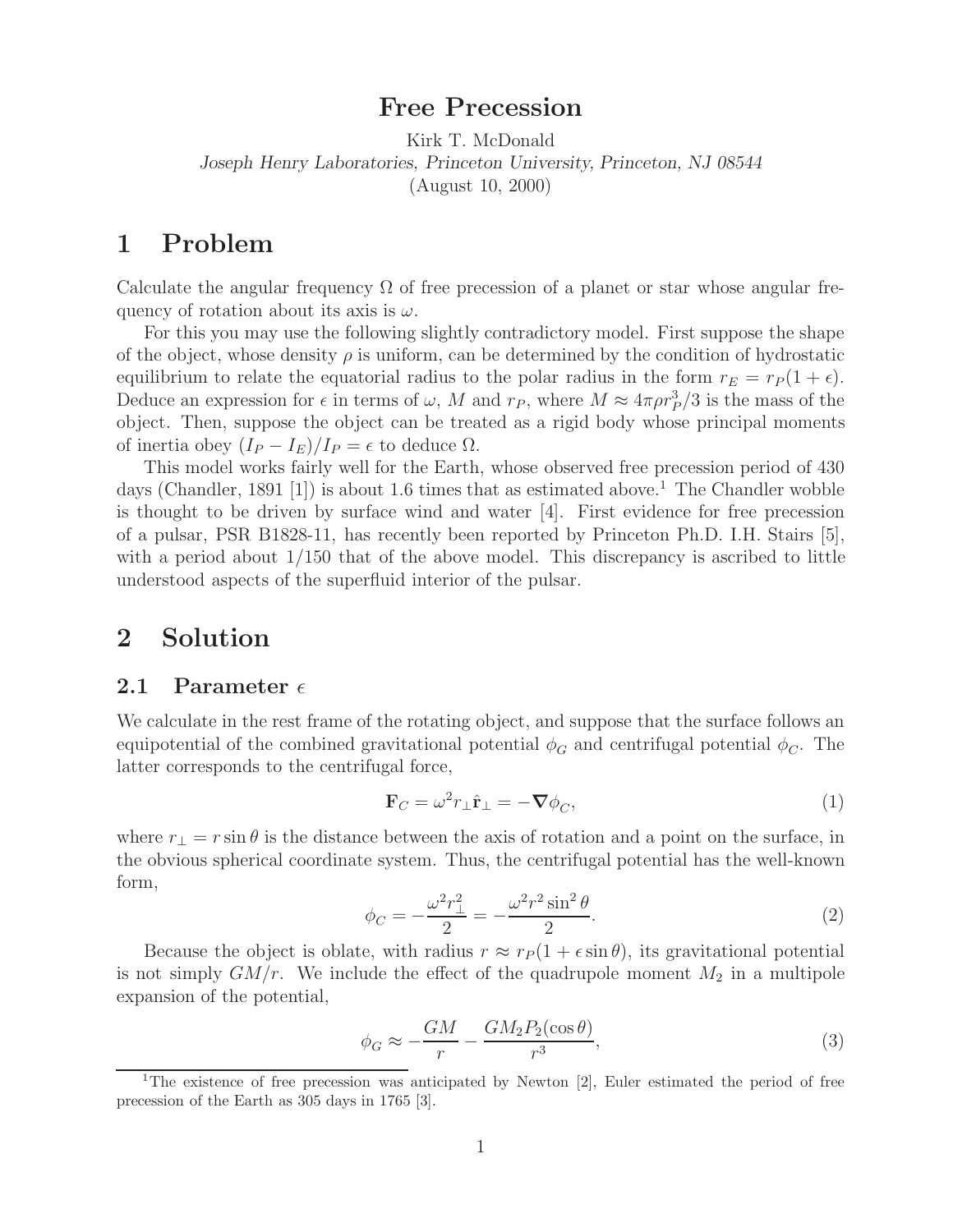where,

$$
M_2 = \int \rho r^2 P_2 d\text{Vol}
$$
  
\n
$$
= 2\pi \rho \int_0^{\pi} \sin \theta \, d\theta \frac{3 \cos^2 \theta - 1}{2} \int_0^{r_P(1 + \epsilon \sin \theta)} r^4 dr
$$
  
\n
$$
= \pi \rho r_P^5 \int_0^{\pi} \sin \theta \, d\theta (3 \cos^2 \theta - 1) \frac{(1 + \epsilon \sin \theta)^5}{5}
$$
  
\n
$$
\approx \pi \rho r_P^5 \int_0^{\pi} \sin \theta \, d\theta (3 \cos^2 \theta - 1) \left(\frac{1}{5} + \epsilon \sin \theta\right)
$$
  
\n
$$
= \pi \epsilon \rho r_P^5 \int_0^{\pi} \sin^2 \theta \, d\theta (3 \cos^2 \theta - 1)
$$
  
\n
$$
= \pi \epsilon \rho r_P^5 \int_0^{\pi} d\theta \left(\frac{3 \sin^2 2\theta}{4} - \sin^2 \theta\right)
$$
  
\n
$$
= -\frac{\pi^2 \epsilon \rho r_P^5}{8}
$$
  
\n
$$
\approx -\frac{3\pi \epsilon M r_P^2}{32}.
$$
 (4)

In the above, we approximated the total mass M by  $4\pi \rho r_p^3/3$ , but in detail the assumption of a shape  $r = r_P(1 + \epsilon \sin \theta)$  leads to  $M = (4\pi \rho r_P^3/3)(1 + 3\epsilon/4)$ . The resulting correction to eq. (4) is of order  $\epsilon^2$ , and is neglected.

In this approximation, the potential  $\phi$  is,

$$
\phi(r,\theta) = -\frac{GM}{r} + \frac{3\pi\epsilon GMr_P^2 P_2(\cos\theta)}{32r^3} - \frac{\omega^2 r^2 \sin^2\theta}{2}.
$$
\n(5)

Taking the surface to be an equipotential, we can write,

$$
\phi(r_P, 0) = -\frac{GM}{r_P} + \frac{3\pi \epsilon GM}{32r_P} = \phi(r_E, \pi/2) = -\frac{GM}{r_P(1+\epsilon)} - \frac{3\pi \epsilon GMr_P^2}{64r_E^3} - \frac{\omega^2 r_E^2}{2}.
$$
  

$$
\approx -\frac{GM}{r_P}(1-\epsilon) - \frac{3\pi \epsilon GM}{64r_P} - \frac{\omega^2 r_P^2}{2}, \quad (6)
$$

where we note that  $\omega^2 r_P^2 \ll GM/r_P$ . Thus,

$$
\epsilon \approx \frac{\omega^2 r_P^3}{2GM(1 - 9\pi/64)} = \frac{\omega^2 r_P}{1.12g} = \frac{3.6\pi^2 r_P}{gT^2},\tag{7}
$$

in terms of the surface gravity  $g = GM/r_P^2$  and the period of rotation  $T = 2\pi/\omega$ .

For example, the polar radius of the Earth is  $r = 6,356,752$  m [6], the equatorial radius is 6,378,137 m, the surface gravity is  $g = 9.8$  m/s<sup>2</sup> and  $T = 8.64 \times 10^4$  s, so that prediction is  $\epsilon = 0.0037$ , compared to the observed result of 0.0033. The pulsar PSR 1828-11 has  $T = 0.4$ s, and we estimate that  $M = 2.8 \times 10^{30}$  kg (the Chandrasekhar mass) and radius  $r = 10^4$  m, for which our model predicts that  $\epsilon = 7 \times 10^{-7}$ .

Remark: If we ignore the effect of the quadrupole deformation on the gravitational potential, we find from eq. (6) that  $\epsilon \approx \omega^2 r_p/2g$ , which is still not too bad an approximation.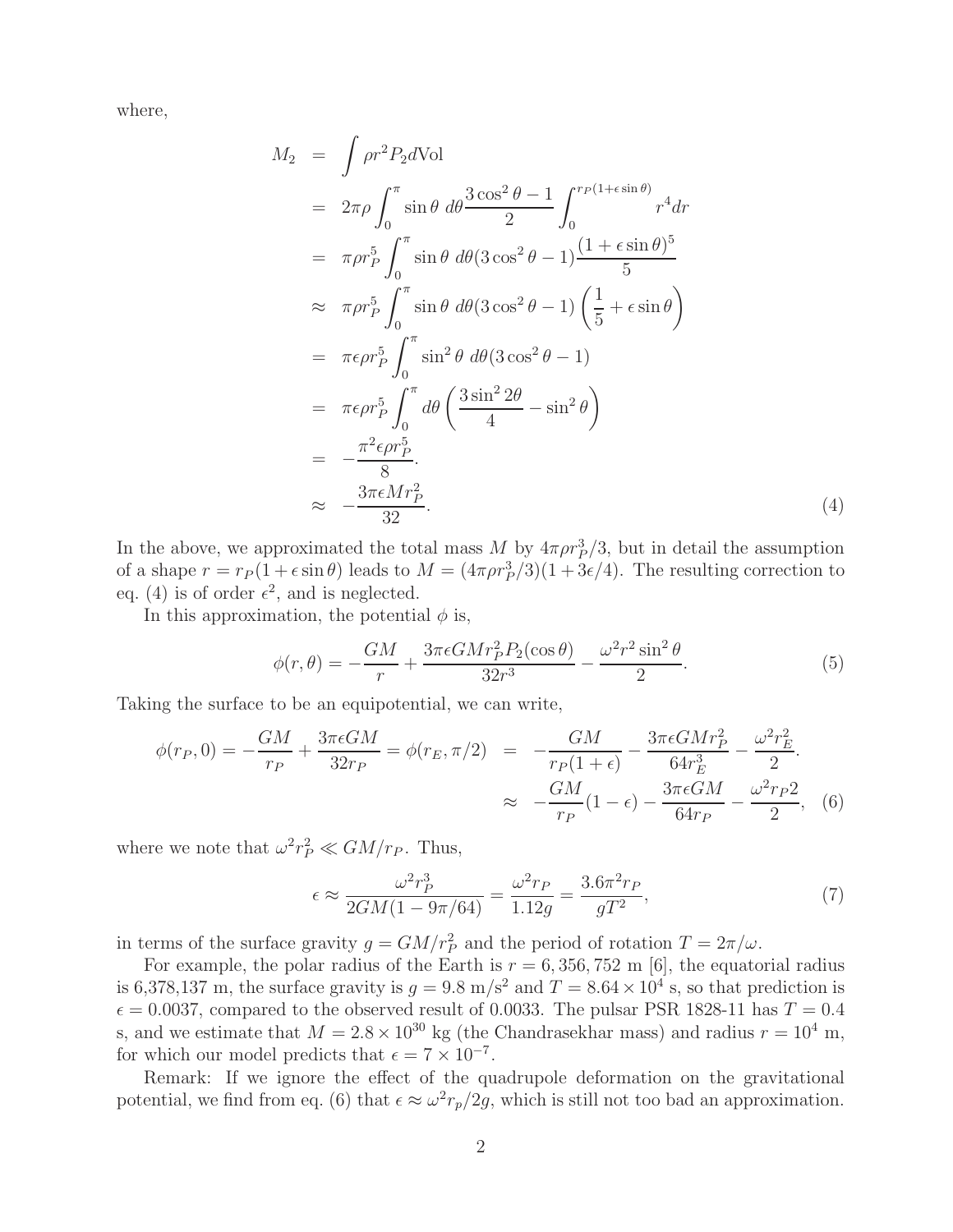#### **2.2 The Free Precession Rate**

Following Euler, we write the torque-free equation of motion as,

$$
\mathbf{N} = 0 = \frac{d\mathbf{L}}{dt},\tag{8}
$$

where  $\mathbf{L} = \mathbf{I} \cdot \boldsymbol{\omega}$  is the angular momentum and l is the inertia tensor. To avoid the complication of a time-dependent inertia tensor, we introduce the (orthogonal) body axes  $\mathbf{1} =$  the axis of rotation, and **2** and **3**. The body axes rotate with angular velocity  $\vec{\omega}$ . In the body frame the inertia tensor is constant in time and diagonal with  $I_{11} = I_P$  and  $I_{22} = I_{33} = I_E$ , so that the constant angular momentum can be written,

$$
\mathbf{L} = I_P \omega_1 \hat{\mathbf{1}} + I_E \omega_2 \hat{\mathbf{2}} + I_E \omega_3 \hat{\mathbf{3}} = (I_P - I_E) \omega_1 \hat{\mathbf{1}} + I_E \boldsymbol{\omega}.
$$
\n(9)

If we write the time rate of change of a vector **a** in the body frame as  $\delta \mathbf{a}/\delta t$ , then the lab-frame time derivative  $d\mathbf{a}/dt$  is,

$$
\frac{d\mathbf{a}}{dt} = \frac{\delta \mathbf{a}}{\delta t} + \boldsymbol{\omega} \times \mathbf{a}.\tag{10}
$$

The equation of motion (8) now becomes,

$$
0 = (I_P - I_E)\dot{\omega}_1 \hat{\mathbf{1}} + I_E \dot{\boldsymbol{\omega}} + \boldsymbol{\omega} \times [(I_P - I_E)\omega_1 \hat{\mathbf{1}} + I_E \boldsymbol{\omega}]
$$
  
=  $(I_P - I_E)\dot{\omega}_1 \hat{\mathbf{1}} + I_E \dot{\boldsymbol{\omega}} - (I_P - I_E)\omega_1 \hat{\mathbf{1}} \times \boldsymbol{\omega},$  (11)

where the dot indicates time differentiation in the lab frame.<sup>2</sup> The  $\hat{1}$  component of this equation is simply  $0 = I_P \dot{\omega}_1$ , so that  $\dot{\omega}_1 = 0$ . We can therefore rewrite eq. (11) as,

$$
\dot{\boldsymbol{\omega}} = \frac{I_P - I_E}{I_E} \omega_1 \hat{\mathbf{1}} \times \boldsymbol{\omega}.
$$
\n(12)

Thus, in the body frame the angular velocity precesses about the polar axis with angular velocity,

$$
\Omega = \frac{I_P - I_E}{I_E} \omega_1,\tag{13}
$$

which is called the angular velocity of free precession.

For an oblate spheroid with  $r_E = r_P (1 + \epsilon)$ , we have that,

$$
\Omega = \epsilon \,\omega_1,\tag{14}
$$

using  $\epsilon = (I_P - I_E)/I_E$ , as verified in the Appendix.

The period of free precession is then,

$$
T_{\text{precess}} = \frac{2\pi}{\epsilon \omega_1} \approx \frac{T}{\epsilon},\tag{15}
$$

as the model for  $\epsilon$  makes sense only for  $\vec{\omega} \approx \omega_1 \hat{1}$ .

This model predicts that  $T_{\text{precess}} \approx 1/0.0037 = 270$  days, compared to the observed period of 430 days (Chandler  $[1]$ ).<sup>3</sup> The predicted period of free precession for the pulsar PSR 1828-11 is 7 days, compared to the observed period of about 1000 days [5].

<sup>&</sup>lt;sup>2</sup>For a scalar quantity such as  $\omega_1$ ,  $d\omega_1/dt = \delta\omega_1/\delta t$ , and the vector  $\vec{\omega}$  obeys  $d\vec{\omega}/dt = \delta\vec{\omega}/\delta t$  according to eq. (10).

 $3$ Discussions of the effect of nonrigidity on the observer period are given in, for example, [7, 8, 9].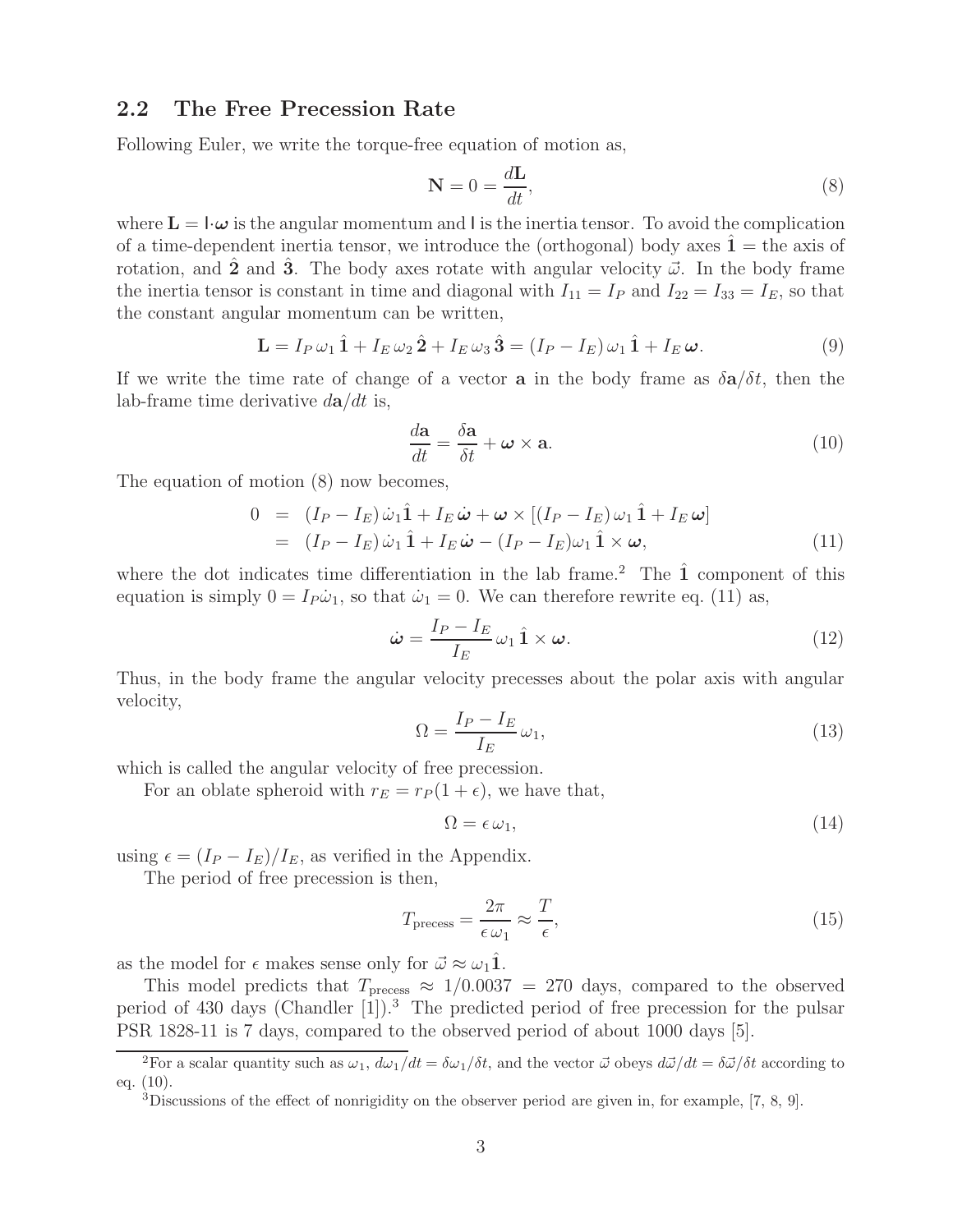# **3 Appendix: The Moment of Inertia of a Uniform Ellipsoid about a Principal Axis**

Given an ellipsoid described by,

$$
\frac{x^2}{a^2} + \frac{y^2}{b^2} + \frac{z^2}{c^2} = 1,
$$
\n(16)

with uniform mass density  $\rho$ , the moment of inertia about the x axis is,

$$
I_x = \rho \int_{-a}^{a} dx \int_{-(b/a)\sqrt{a^2 - x^2}}^{(b/a)\sqrt{a^2 - x^2}} dy \int_{-(c/ab)\sqrt{b^2(a^2 - x^2) - a^2y^2}}^{(c/ab)\sqrt{b^2(a^2 - x^2) - a^2y^2}} dz (y^2 + z^2)
$$
  
\n
$$
= \frac{8\rho c}{a^3b^3} \int_{0}^{a} dx \int_{0}^{(b/a)\sqrt{a^2 - x^2}} dy \left( a^2b^2y^2\sqrt{b^2(a^2 - x^2) - a^2y^2} + \frac{c^2}{3}(b^2(a^2 - x^2) - a^2y^2)^{3/2} \right)
$$
  
\n
$$
= \frac{8\rho c}{a^4b^3} \int_{0}^{a} dx \int_{0}^{b\sqrt{a^2 - x^2}} du \left( b^2u^2\sqrt{b^2(a^2 - x^2) - u^2} + \frac{c^2}{3}(b^2(a^2 - x^2) - u^2)^{3/2} \right)
$$
  
\n
$$
= \frac{\pi \rho bc(b^2 + c^2)}{2a^4} \int_{0}^{a} dx (a^2 - x^2)^2 = \frac{4}{15}\pi \rho abc(b^2 + c^2) = \frac{M}{5}(b^2 + c^2),
$$
 (17)

where  $M = 4\pi \rho abc/3$  is the mass of the ellipsoid.

For an oblate spheriod with  $a = r$  and  $b = c = r(1 + \epsilon)$ , we have that,

$$
I_P = I_x = \frac{2}{5} M r^2 (1 + \epsilon)^2 \approx \frac{2}{5} M r^2 (1 + 2\epsilon),
$$
\n(18)

and,

$$
I_E = I_y = \frac{1}{5}M(a^2 + c^2) = \frac{1}{5}Mr^2(1 + (1 + \epsilon)^2) \approx \frac{2}{5}Mr^2(1 + \epsilon).
$$
 (19)

Then,

$$
\frac{I_P - I_E}{I_E} \approx \epsilon,\tag{20}
$$

as claimed.

## **References**

- [1] S.C. Chandler, *On the variation of latitude*, Astron. J. **11**, 99 (1891), http://kirkmcd.princeton.edu/examples/mechanics/chandler\_aj\_11\_59\_91.pdf
- [2] I. Newton, *Philosophiæ Naturalis Principia Mathematica* (1686), Book 1, Prop. 66, Corr. 22, p. 213, kirkmcd.princeton.edu/examples/mechanics/newton\_principia.pdf
- [3] L. Euler *Du mouvement de rotation des corps solides autour d'un axe variable*, Mem. Acad. Sci. Berlin **14**, 154 (1765), http://kirkmcd.princeton.edu/examples/mechanics/euler\_masb\_14\_154\_65.pdf
- [4] R.S. Gross *The excitation of the Chandler wobble*, Geophys. Res. Lett. **27**, 2329 (2000), http://kirkmcd.princeton.edu/examples/mechanics/gross\_gpl\_27\_2329\_00.pdf